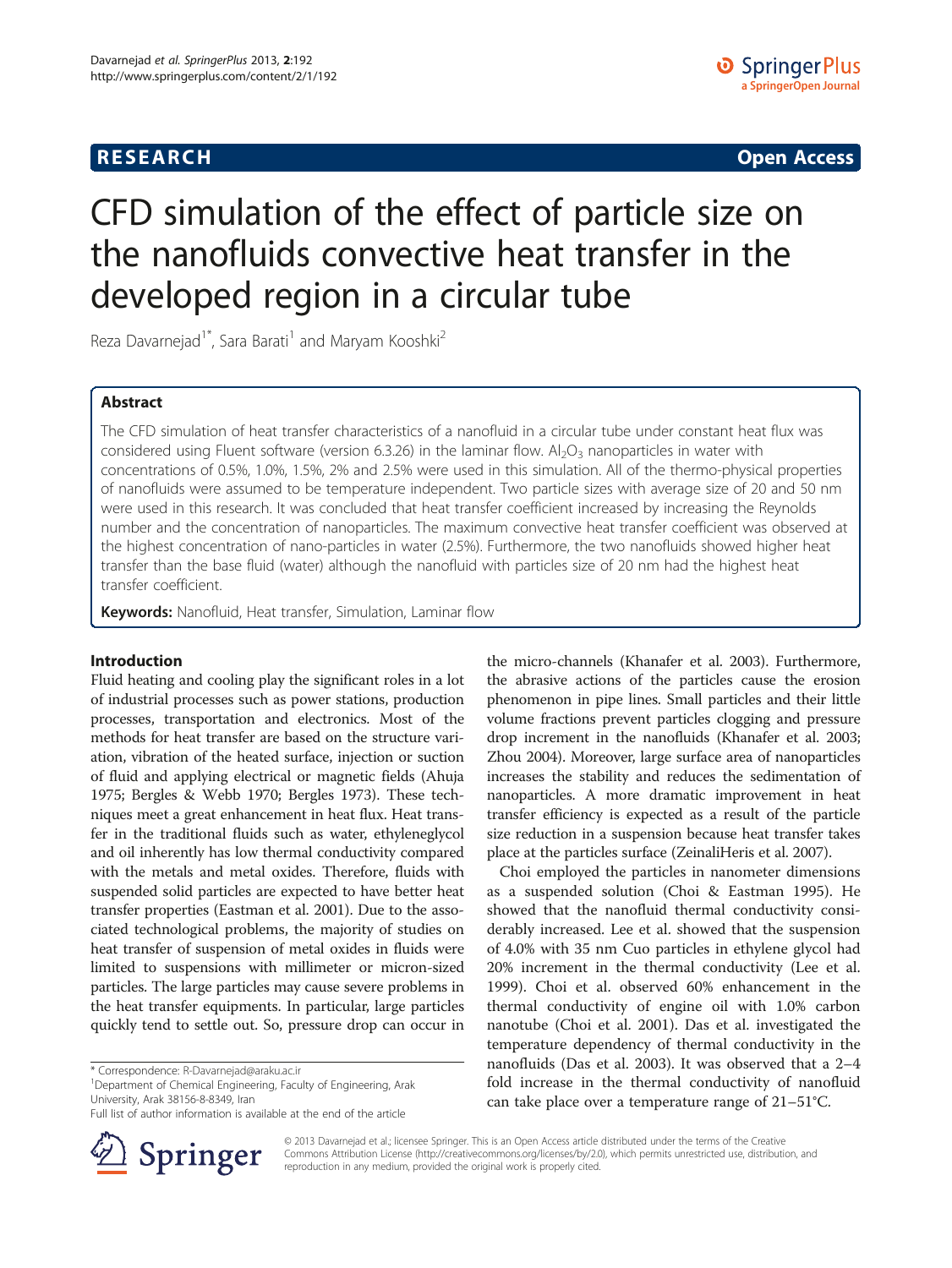According to the literature, alumina and copper oxide are the most ordinary and cheap nanoparticles which are used in the applied processes (Rezaee & Tayebi [2010](#page-4-0)). Xuan and Li experimentally studied the convective heat transfer and friction coefficient for the nanofluid in both laminar and turbulent flows (Xuan & Li [2000](#page-4-0); Xuan & Li [2003](#page-5-0)). According to these researches, the flow velocity and volume fraction of nanoparticles affected the heat transfer coefficient. Wen and Ding investigated the convective heat transfer characteristics in  $Al_2O_3$ -water nanofluid along a tube (Wen & Ding [2004\)](#page-4-0). It was observed that heat transfer increased by increasing the Reynolds number and volumetric ratio of particles.

Abu-Nada investigated the effects of variable viscosity and thermal conductivity of a nanofluid  $(Al_2O_3$ -water) on the natural convective heat transfer (Abu-Nada [2009](#page-4-0)). Sharma et al. experimentally studied the convective heat transfer coefficient and pressure drop in the transient region for  $Al_2O_3$ -water nanofluid under a constant heat flux (Sharma et al. [2009](#page-4-0)). They found that convective heat transfer increased by adding  $Al_2O_3$ nanoparticles in water.

Mirmasoumi et al. numerically studied the convective heat transfer in a fully developed flow for  $Al_2O_3$ -water nanofluid (Mirmasoumi & Behzadmehr [2008](#page-4-0)). They applied two-phase mixture model in their simulation. They found that the convective heat transfer coefficient significantly increased by decreasing the nanoparticles mean diameter. Since the theoretical models such as Maxwell and Hamilton-Crosser (Keblinski et al. [2002;](#page-4-0) Xue & Xu [2005;](#page-5-0) Eastman et al. [2001](#page-4-0)) predict the thermal conductivity of nanofluids, the mechanisms of thermal conductivity enhancement in the nanofluids should be studied.

Moraveji et al. simulated water- $Al_2O_3$  nanofluid through a tube under constant heat flux (Moraveji et al. [2011](#page-4-0)). They found that the heat transfer coefficient increased by increasing the nanoparticle concentration and Reynolds number. Furthermore, the heat transfer coefficient increased by decreasing particle diameter.

In this research, the convective heat transfer in the developed region of the tube flow containing water and  $\text{Al}_2\text{O}_3$  nanofluid under constant heat flux was simulated using the Computational Fluid Dynamics (CFD) tools.  $\text{Al}_2\text{O}_3$  nanoparticles with two average diameters of 20 nm and 50 nm were dispersed in water. The nanofluids with five different  $Al_2O_3$  nanoparticle concentrations (0.2%, 1.0%, 1.5%, 2.0% and 2.5% volume fraction) were used. Effects of nanoparticle size and their concentrations on the convective heat transfer coefficient were also investigated.

### Mathematical modeling

The nanofluid as a single phase fluid with different physical properties (density, thermal conductivity and viscosity) was applied for the simulation. Heat transfer and flow are considered by the continuity, momentum and energy equations (Izadi et al. [2009](#page-4-0)):

Continuity equation:

$$
\nabla \cdot \left(\rho_{nf} V_m\right) = 0\tag{1}
$$

Momentum equation:

$$
\nabla \cdot \left(\rho_{nf} V_m V_m\right) = -\nabla P + \nabla \cdot \left(\mu_{nf} \nabla V_m\right) \tag{2}
$$

Energy equation:

$$
\nabla \left( \rho_{nf} V_m T C \right) = \nabla \left( k_{nf} \nabla T \right) \tag{3}
$$

The physical properties for above equation can be obtained (Ghasemi & Aminossadati [2009](#page-4-0)):

$$
\rho_{nf} = (1 - \phi)\rho_{bf} + \phi\rho_p \tag{4}
$$

The effective heat capacity is calculated by (Ghasemi & Aminossadati [2011\)](#page-4-0):

$$
C_{nf} = \frac{\phi(\rho C)_p + (1-\phi)(\rho C)_{bf}}{\rho_{nf}} \tag{5}
$$

The viscosities of nanofluid (with the average particle size of 20 and 50 nm) can be predicted by Einstein's equation:

$$
\mu_{nf} = \mu_{bf}(1 + 2.5\phi) \tag{6}
$$

In this research, the single-phase approach was applied. Solid particles with less than 100 nm diameter were spotted in the single-phase approach. Moreover, some necessary data for the thermal conductivities determination for various concentrations of nanofluid were obtained from the literature (ZeinaliHeris et al. [2007\)](#page-5-0). Yu and Choi's correlation (Yu & Choi [2003](#page-5-0); Trisaksri & Wongwises [2007](#page-4-0)) was applied for the nanofluid effective thermal conductivity determination:

$$
k_{\textit{nf}} = \left[\!\frac{k_p + 2k_{\text{bf}} + 2\!\left(k_p - k_{\text{bf}}\right)\!\left(1 + \beta\right)^3\!\varphi}{k_p + 2k_{\text{bf}} - 2\!\left(k_p - k_{\text{bf}}\right)\!\left(1 + \beta\right)^3\!\varphi}\!\right] \!k_{\text{bf}}\tag{7}
$$

Where, β is the ratio of the nano-layer thickness to the original particle radius ( $\beta$  = 0.1) (Yu & Choi [2003](#page-5-0)). The rheological and physical properties of the nanofluid were calculated at the average bulk temperature.

As shown in Figure [1](#page-2-0), a two dimensional pipe (with 1 m length and 6 mm inner diameter) was spotted in our simulation. The single phase approach was used for nanofluid simulation and effect of nanoparticle concentration on the convective heat transfer coefficient was investigated in the various Reynolds numbers (700 < Re < 2050).There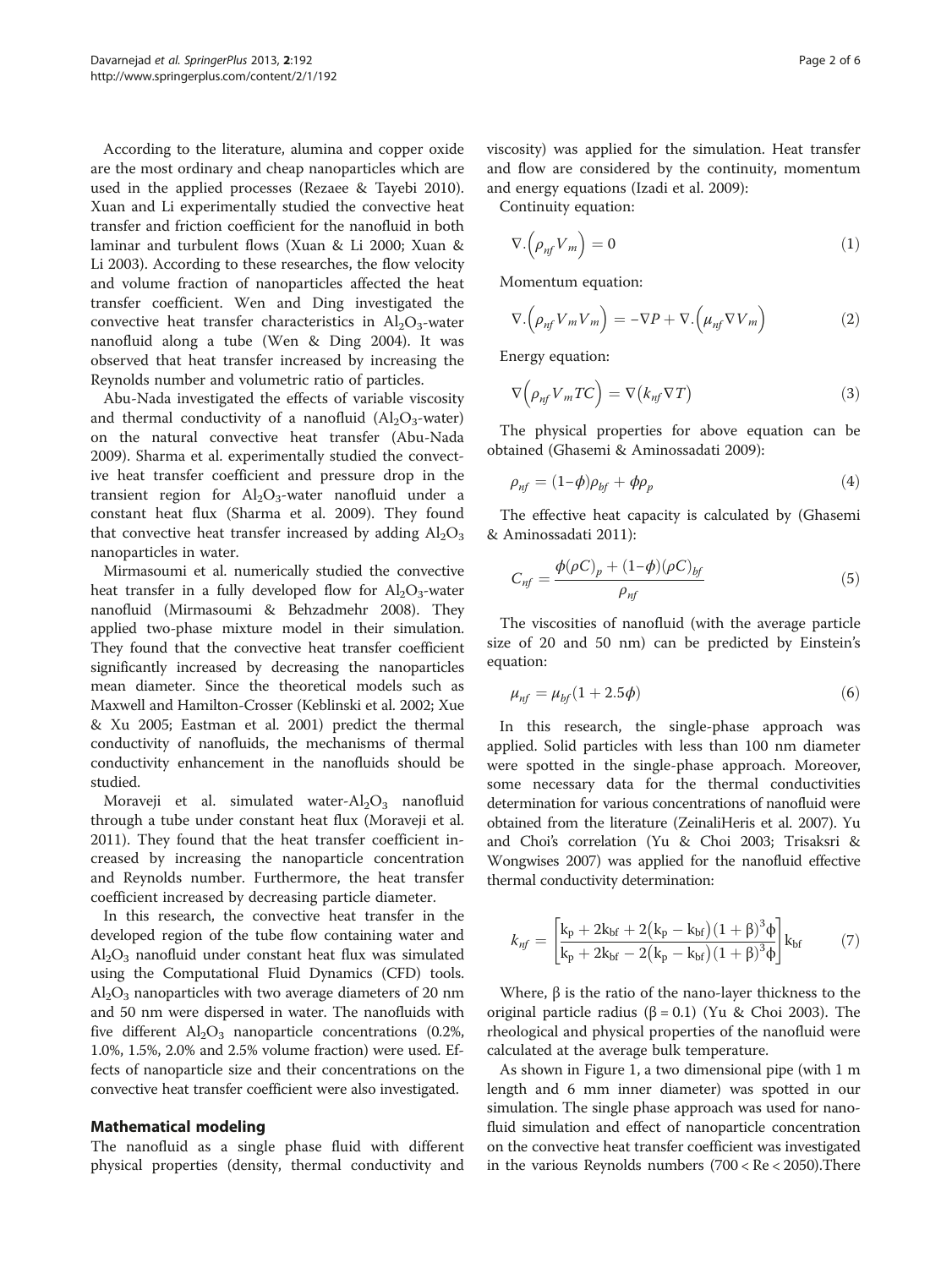<span id="page-2-0"></span>

were 20 meshes in the radial direction with a size ratio of 1 from the center to the wall. The constant heat flux of 1.8 ( $W/cm<sup>2</sup>$ ) as a boundary condition at the pipe wall was applied.

#### CFD simulation procedure

The geometry and the gird were generated using GAM-BIT. The GAMBIT is an integrated preprocessor for CFD analysis. The sequences of GAMBIT steps are shown in Figure 2a. There are 20 meshes in the radial direction with a size ratio of 1 from the center to the wall. Further, there are 1000 meshes in the horizontal direction with an average size. The sequences of GAMBIT steps are shown in Figure 2a. The physical boundary conditions for the geometry are defined as inlet, outlet and wall of the pipe. The continuum was the fluid. Then, the mesh file was successfully conducted into the Fluent (version 6.3.26). For single phase approach, solid particles with diameter less than 100 nm were spotted. Therefore, single phase approach was adopted for nanofluid modeling (Moraveji et al. [2011](#page-4-0)). The fluid was entered the pipe with a constant velocity in each run. The initial temperature of fluid (at  $t = 0$ ) was 25°C. The Symmetric option was chosen in the software. The constant heat flux of  $1.8 \, \text{(W/cm}^2)$ as a boundary condition at the pipe wall was applied.

#### Results and discussion

The local heat transfer coefficient and local Nusselt number were calculated using the following equations:

$$
Nu(x) = \frac{h(x)D}{k}
$$
\n(8)

$$
h_{nf}(x) = \frac{q}{(T_w(x) - T_f(x))}
$$
\n(9)

Where, D, q,  $h_{n\beta}$  k,  $T_w$  and  $T_{n\beta}$  are pipe diameter, heat flux, nanofluid heat transfer coefficient, thermal conductivity of the fluid, tube wall temperature and nanofluid temperature, respectively.

Figure 2b demonstrates the meshes generation in this research. Figure 2c and d show temperature distribution at the end of pipe for velocity of 0.0706 and0.1664 (m/s) (or  $Re = 420$  and 991.6) for nanofluid (with the particle diameter of 20 nm and volume fraction of 2.5). The nanofluid was heated by the pipe wall and its temperature increased along the pipe. The temperature of nanofluid along the pipe at Reynolds number of 420 varied sharper than that of Reynolds number of 991.6.Its reason was due to magnifying the heat transfer coefficient (He et al. [2009\)](#page-4-0).

Figure [3a](#page-3-0) and b show heat transfer coefficient in the tube versus velocity for various concentrations of

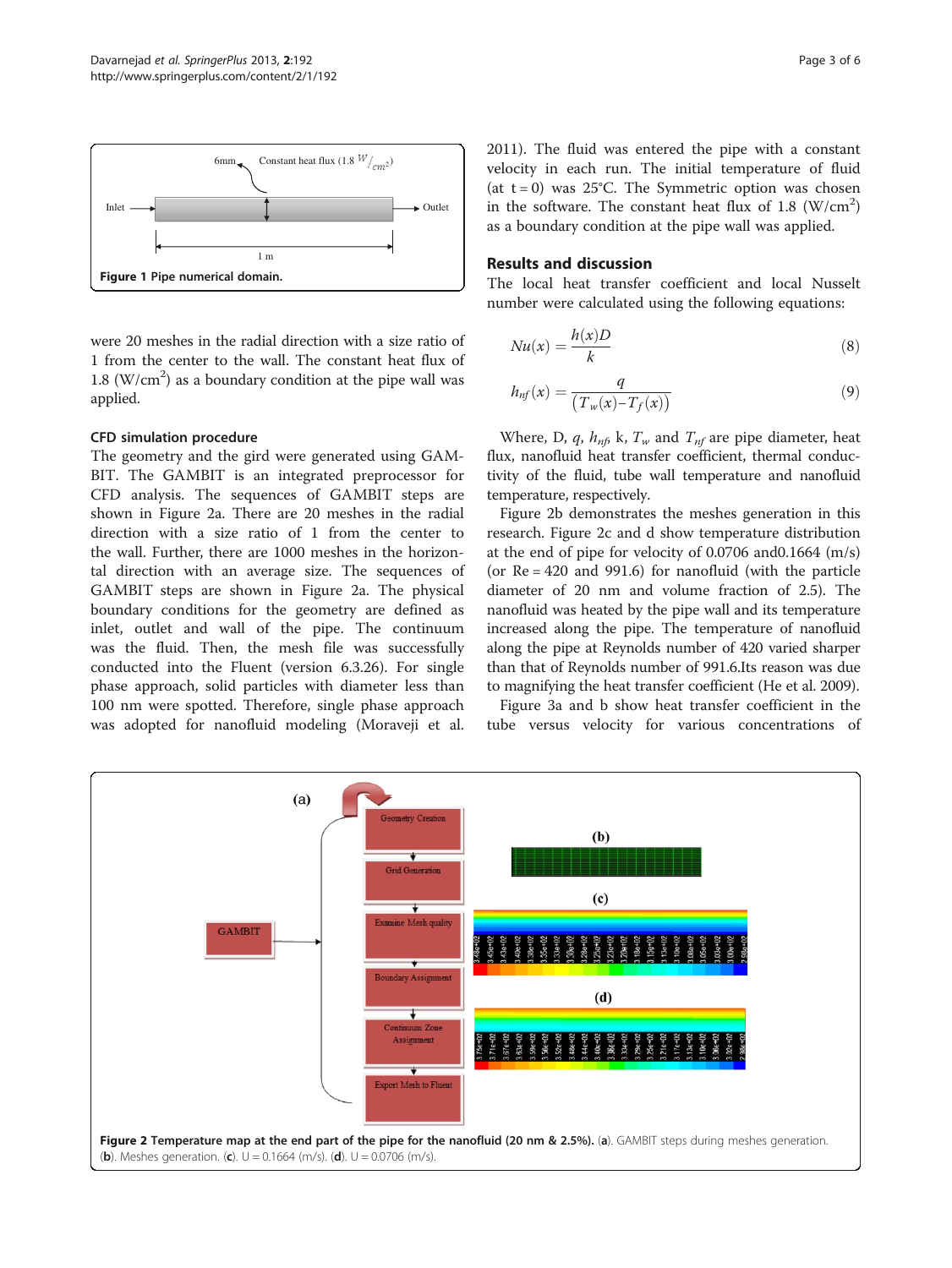<span id="page-3-0"></span>

nanoparticles (with diameters of 20 and 50 nm). According to these figures, heat transfer coefficients increased by increasing the volume fraction and velocity.

Figure 4a and b show heat transfer coefficients (h) and Nusselt (Nu) number in the tube versus velocity at particle concentrations of 2.5 and 2% for both particle sizes. As shown in these figures, heat transfer coefficients increased by increasing velocity and decreasing particle diameter. Furthermore, the nanofluid with average particle size of 20 nm showed the maximum heat transfer (Anoop et al. [2009](#page-4-0)).

Figure 5 shows nanofluid temperature versus velocity for particles of 20 and 50 nm (for volume fractions of 2.5 and 2). As show in this figure, the nanofluid temperature decreased by increasing the particle size although a change in the volume fraction had no significant effect on the nanofluid temperature. The experimental results investigated by Anoop et al. [\(2009](#page-4-0)) were in very good agreement with our theoretical data and supported them.



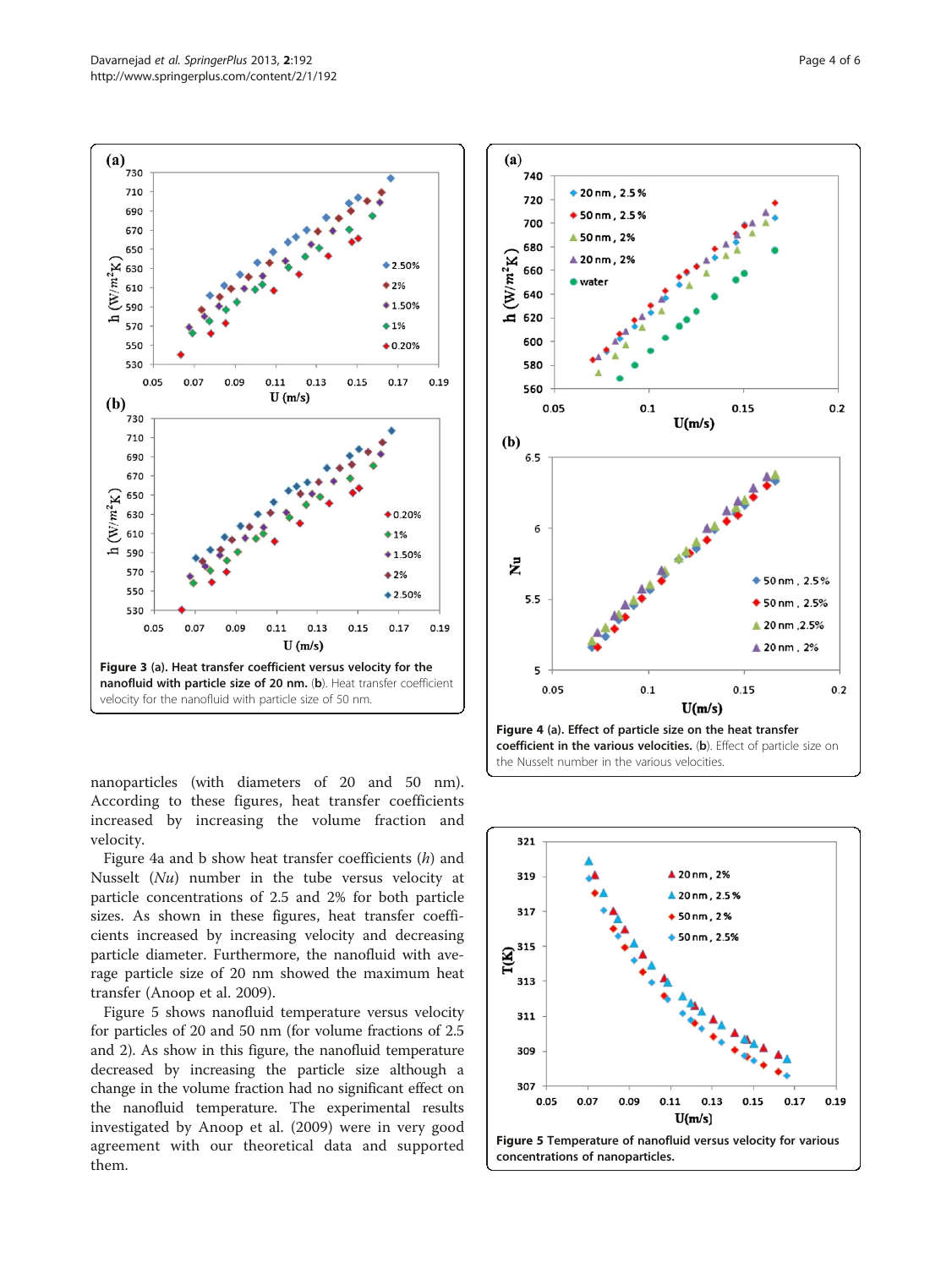## <span id="page-4-0"></span>Conclusions

In this article, the heat transfer coefficient in the developed region of pipe flow containing  $Al_2O_3$ -water nanofluid during the constant heat flux was simulated using CFD. The focal point of investigation was to evaluate the effect of particle size on convective heat transfer characteristics in the developed region of the tube flow containing water- $Al_2O_3$  nanofluid. It was observed that both nanofluids (with 20 and 50 nm particles size) showed higher heat transfer characteristics than that of the base fluid (water). Furthermore, the nanofluid with 20 nm particles size showed the highest heat transfer coefficient. The average heat transfer coefficient and Nusselt number increased by increasing the particle concentration and flow rate. The average temperature of nanofluid decreased by increasing the particles size.

## **Nomenclature**

D diameter of the tube [m] k thermal conductivity [W/m.K] Nu Nusselt number Re Reynolds number T Temperature [K] C specific heat  $(J/\mathcal{N}_{kg,K})$ q heat flux [W/] x distance a long axis [m]

## Subscripts

w wall nf nanofluid In inlet p particle Out outlet bf base fluid f fluid

## Greek letters

 $\mu$  viscosity (Pa.s) ф volume fraction

#### Competing interests

The authors declare that they have no competing interests.

#### Authors' contributions

All of the authors, Dr. RD (from Chemical Eng. Dep. of Arak University), Ms. SB (MSc) (from Chemical Eng. Dep. of Arak University) and Ms. MK (MSc) (from Chemistry Dep. of Arak University), read the GP version of article, carefully and approved it for publication in the SpringerPlus.

#### Author details

<sup>1</sup>Department of Chemical Engineering, Faculty of Engineering, Arak University, Arak 38156-8-8349, Iran. <sup>2</sup>Department of Chemistry, Faculty of Science, Arak University, Arak38156-8-8349, Iran.

Received: 7 January 2013 Accepted: 15 March 2013 Published: 30 April 2013

#### References

- Abu-Nada E (2009) Effects of variable viscosity and thermal conductivity of Al2O3–water nanofluid on heat transfer enhancement in natural convection. Int J Heat Fluid Flow 30:679–690
- Ahuja AS (1975) Augmentation of heat transport in laminar flow of polystyrene suspension, I. Experimental and results. J Appl Phys 46(8):3408–3416
- Anoop KB, Sundararajan T, Das SK (2009) Effect of particle size on the convective heat transfer in nanofluid in the developing region. Int J Heat Mass Transf 52:2189–2195
- Bergles AE (1973) Recent development in convective heat transfer augmentation. Appl Mech Rev 26:675–682
- Bergles AE, Webb RL (1970) Augmentation of convective heat and mass transfer. Winter Annual Meeting of the American Society of Mechanical Engineers, ASME, New York, N.Y.
- Choi SUS, Eastman JA (1995) Enhancing thermal conductivity of fluid with nanoparticles. ASME International Mechanical Engineering Congress & Exhibition, San Francisco, CA
- Choi SUS, Zhang ZG, Yu W, Lockwood FE, Grulke EA (2001) Anomalous thermal conductivity enhancement in nanotube suspensions. Appl Phys Lett 79(14):2252–2254
- Das SK, Putra N, Theisen P, Roetzel W (2003) Temperature dependence of thermal conductivity enhancement for nanofluid. Journal of Heat Transfer 125:567–574
- Eastman JA, Choi SUS, Li S, Yu W, Thompson LJ (2001) Anomalously increased effective thermal conductivities of ethylene glycol-based nanofluids containing copper nanoparticles. Appl Phys Lett 78(6):718–720
- Ghasemi B, Aminossadati SM (2009) Natural convection heat transfer in an inclined enclosure filled with a water-CuO nanofluid. Numerical Heat Transfer, Part A 55:807–823
- Ghasemi B, Aminossadati SM (2011) A numerical study on the forced convection of laminar nanofluid in a micro channel with both slip and no slip conditions. Numerical Heat Transfer, Part A 59:114–129
- He Y, Men Y, Zhao Y, Lu H, Ding Y (2009) Numerical investigation into the convective heat transfer of TiO2nanofluids flowing through a straight tube under the laminar flow conditions. Appl Therm Eng 29:1965–1972
- Izadi M, Behzadmehr A, Jalali-Vahid D (2009) Numerical study of developing laminar forced convection of a nanofluid in an annulus. Int J Therm Sci 48:2119–2129
- Keblinski P, Phillpot SR, Choi SUS, Eastman JA (2002) Mechanism of heat flow in suspension of nano-sized particle (nanofluids). Int J Heat Mass Transf 45(4):855–863
- Khanafer K, Vafai K, Lightstone M (2003) Buoyancy-driven heat transfer enhancement in a two-dimensional enclosure utilizing nanofluids. Int J Heat Mass Transf 46(19):3639–3653
- Lee S, Choi SUS, Li S, Eastman JA (1999) Measuring thermal conductivity of fluids containing oxide nanoparticles. Journal of Heat Transfer 121:280–289
- Mirmasoumi S, Behzadmehr A (2008) Effect of nanoparticles mean diameter on mixed convection heat transfer of a nanofluid in a horizontal tube. Int J Heat Fluid Flow 29:557–566
- Moraveji MK, Darabi M, Hossein Haddad SM, Davarnejad R (2011) Modeling of convective heat transfer of a nanofluid in the developing region of tube flow with computational fluid dynamics. Int Commun Heat Mass Transfer 38:1291–1295
- Rezaee FK, Tayebi A (2010) Energy destruction of forced convective (EG + AL2O3) nanofluid through a duct with constant wall temperature in contrast to (Ethylene Glycol) fluid. J Appl Sci 10(13):1279–1285
- Sharma KV, SyamSundar L, Sarma PK (2009) Estimation of heat transfer coefficient and friction factor in the transition flow with low volume concentration of Al2O3nanofluid flowing in a circular tube and with twisted tape insert. Int Commun Heat Mass Transfer 36:503–507
- Trisaksri V, Wongwises S (2007) Critical review of heat transfer characteristics of nanofluids. Renew Sustain Energy Rev 11:512–523
- Wen D, Ding Y (2004) Experimental investigation into convective heat transfer of nanofluids at the entrance region under laminar flow conditions. Int J Heat Mass Transf 47:5181–5188
- Xuan YM, Li Q (2000) Heat transfer enhancement of nanofluids. Int J Heat Fluid Flow 21:58–64